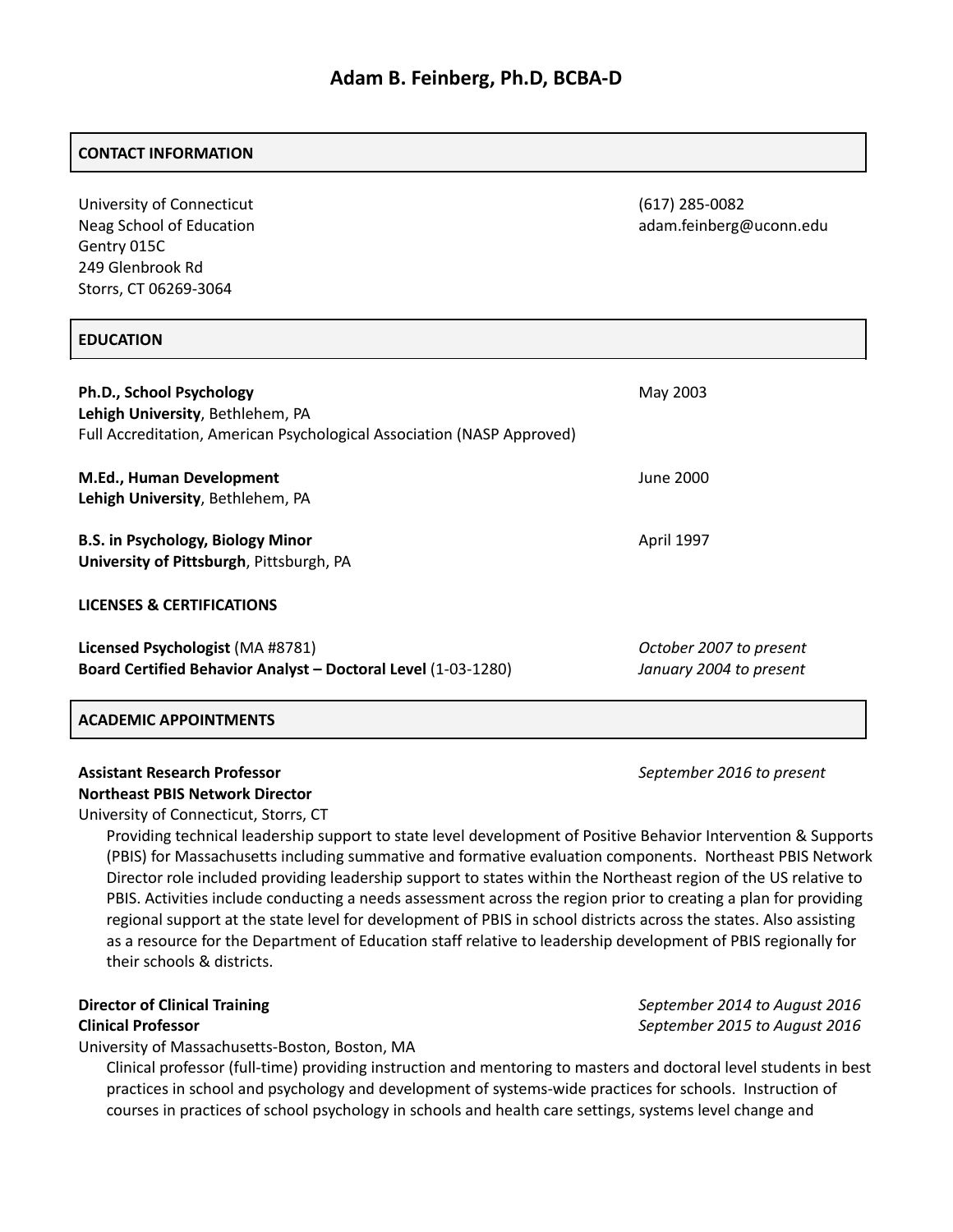behavioral supports. As Director of Clinical Training, I have completed activities including successfully organizing and directing the PhD program through an accreditation process with the American Psychological Association. Assisting with leadership of the program with developing system and procedures for daily operation for faculty and students. These activities also included supporting students and faculty with course planning and assistantships.

Northeastern University, Boston, MA.

Instruction of a graduate-level course in curriculum-based assessment. Provide instruction to master and doctoral level students in a formative academic assessment method in school settings.

## **CLINICAL EXPERIENCE**

## **Director of Positive Behavioral Interventions and Supports**

## **(formerly Director of Academic Supports)** *September 2006 to June 2014*

The May Institute, Inc., Randolph, MA

Develop training and consultation services relative to academic assessment and intervention at the school and district levels. Create training modules for school administration, academic support teams, special education, and general education staff related to RtI and the application of the problem-solving model, along with effective intervention planning programming for students. Also the role includes consultation with administrators with develop aspects of a RtI programming within current school practices. These consultations schedules focused on building models of academic and behavioral supports that occur across various tiered levels of programming targeting increased performance either class, school, or district-wide.

## **Director of Internship in School Psychology** *July 2010 to June 2014*

The May Institute, Inc., Randolph, MA

Organize and provide training and clinical opportunities for pre-doctoral students in the field of School Psychology. Provided training relative to experiences in behavioral, social, and emotional assessment and behavioral and academic intervention for students with mental health issues as well as developmental disabilities. Assist in mentoring interns and post-doctoral fellows in program development and research projects related to increasing service delivery effectiveness.

#### **Senior Clinical Staff** *July 2007 to June 2014*

National Autism Center, Randolph, MA.

Provide support in the development of national standards relative to evidence-based practice for children and adolescents with Autism. Reviewed peer reviewed literature according to a Strength of Evidence Classification scale to determine the relative merit of various intervention strategies. The purpose of these standards is to provide practitioners and parents with a universal set of accepted standards that promote evidence-based treatment approaches for autism.

## **Senior Educational Consultant** *August 2004 to August 2008*

The May Institute, Inc., Randolph, MA

Provide training and supervision in the delivery of psychological and educational services to both children with autism spectrum and other developmental disorders in public schools. Training and consultation services provided at individual, class-wide, and school-wide levels. Individual and class-wide training and consultation

## **Adjunct Professor** *January 2004 to December 2013*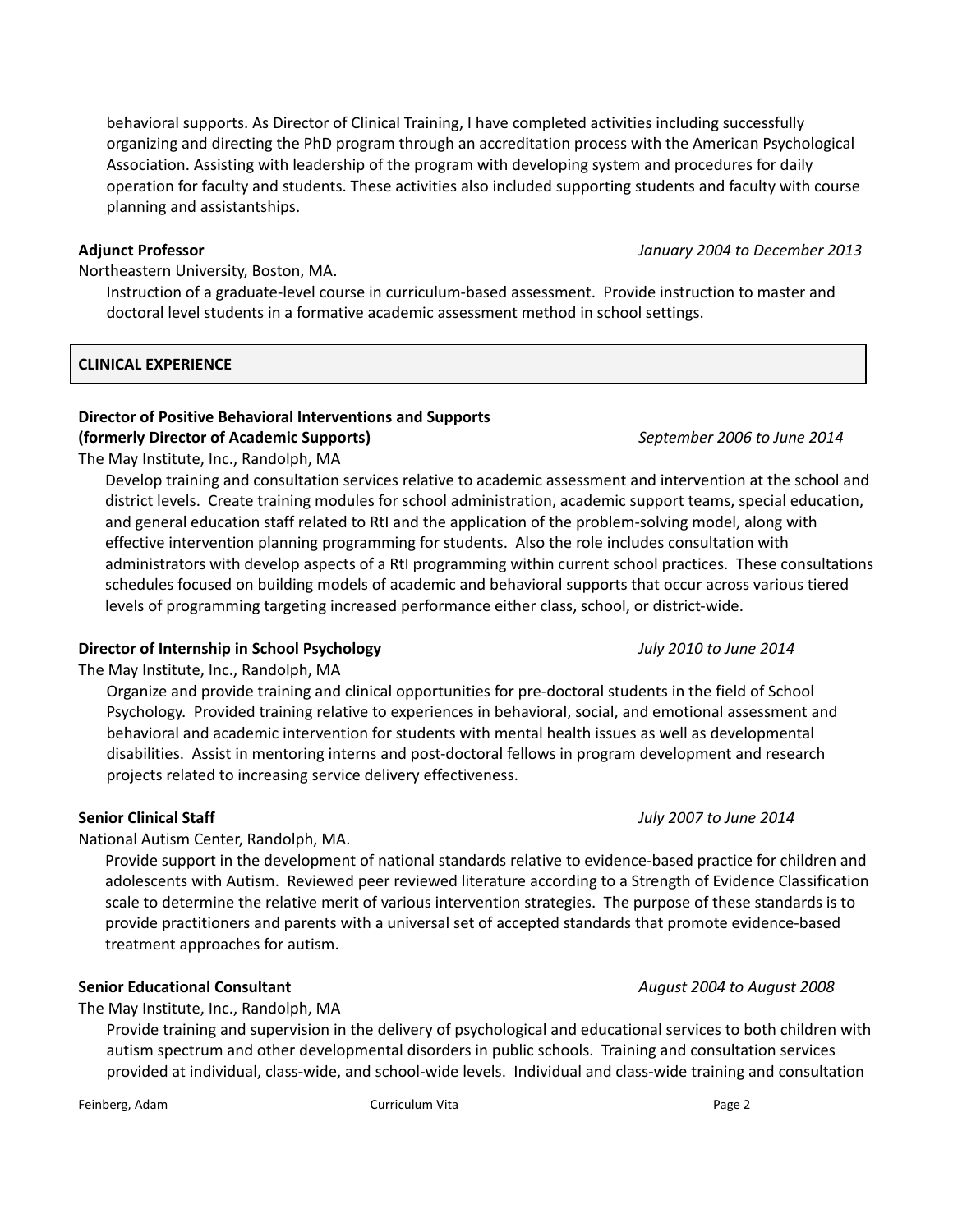services in behavioral supports for students with autism spectrum and other developmental disorders. Consultation includes coordination of home and school services, developing, implementing, and evaluating behavioral and social programming using applied behavioral analysis procedures. School-wide consultation focus on implementation of Positive Behavior Intervention & Supports (PBIS), a proactive, multi-level whole-school approach consisting of empirically-based strategies to improve students' behaviors and maximize students' academic engagement. Team leader and Licensed Psychologist role responsibilities involve supervision of Masters and Doctoral level consultants relative to the application of psychological principles in schools and homes.

## **Senior Educational Consultant/Postdoctoral Fellow in Clinical Psychology** *August 2003 to August 2004*

The May Institute, Inc., Randolph, MA

Provided supervision around psychological and educational services to both children with autism spectrum and other developmental disorders in public schools, as well as supports for individuals, provided PBIS consultation to schools in urban and suburban settings. Trained and assisted with rural and remote communities without access to effective behavioral supports and their secondary educational systems to build local capacity in the delivery of effective ABA services for families and their school systems.

## **Educational Consultant/Predoctoral Internship in Clinical Psychology** *August 2002 to August 2003*

The May Institute, Inc., Randolph, MA

Provision of psychological and educational services to both children with autism spectrum and other developmental disorders in public schools. Additional placement provided psychological consultation to educators serving students with acquired brain injuries in a residential day school. Coordination of home and school services as well as developing and implementing individual and class-wide behavior support systems regarding student behavioral and academic concerns. Behavioral support practices focused on increasing social skills programming in students and classroom programs in order to best impact more positive social integration within school settings.

## **Contracted School Psychologist** *July 2001 to August 2002*

Wilson Area School District, Easton, PA.

Responsibilities as a certified school psychologist included multidisciplinary evaluations of children with behavioral and academic needs, and consultation with school staff. Evaluations include measures of cognitive, behavioral, and academic functioning of students in various school levels and placements. Other responsibilities included on-site consultation under the direction of an outside consultant in the redesign of emotional support service delivery

# **PUBLICATIONS:** Peer reviewed

- Fallon, L. M. & **Feinberg, A. B.** (2020). Fading students from individual break plans to small group breaks: A preliminary study of a Tier 2 intervention. *International Journal on Positive Behavioral Support,* 10(1), 32-43.
- Silva, M. R., Collier-Meek, M. A., Codding, R. S., Kleinert, W. L., & **Feinberg, A.B.** (2020). Data Collection and Analysis in Response-to-Intervention: a Survey of School Psychologists. *Contemporary School Psychology*,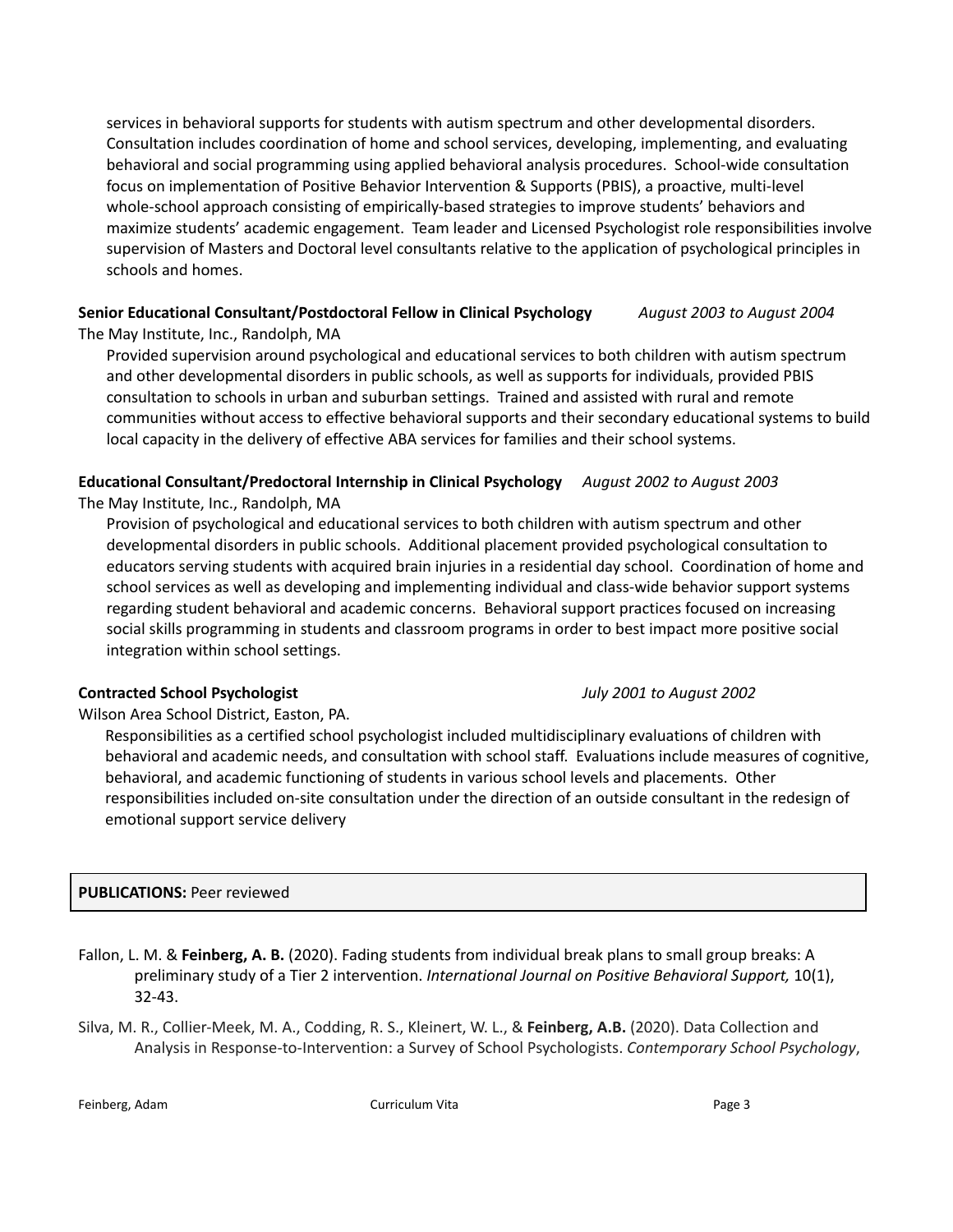1-18. https://doi.org/10.1007/s40688-020-00280-2

- Fallon, L. M., Cathcart, S. C., & **Feinberg, A. B.** (2019). Understanding home-based treatment fidelity assessment and promotion: Implications for school psychologists. *Contemporary School Psychology,* 23, 455-465.
- Ferguson, T. D., Briesch, A. M., Volpe, R. J., Donaldson, A. R., & **Feinberg, A. B.** (2018). Psychometric considerations for conducting observations using time-sampling procedures. *Assessment for Effective Intervention., 1534508417747389.*
- Briesch, A.M., Ferguson, T.D., Daniels, B., Volpe, R.J., & **Feinberg, A.B.,** (2017). Examining the influence of interval length on the dependability of observational estimates. *School Psychology Review,* 46(4), 426-432. doi: 10.17105/SPR-2016-0006.V46-4
- Kleinert, W. L., Silva, M. R., Codding, R. S., **Feinberg, A. B.**, & James, P. S. S. (2017). Enhancing classroom management using the classroom check-up consultation model with in-vivo coaching and goal setting components. In *School Psychology Forum* (Vol. 11, No. 1), 5-19.
- Fallon, L. M., & **Feinberg, A. B.** (2016). Implementing a Tier 2 behavioral intervention in an alternative high school program. *Preventing School Failure: Alternative Education for Children and Youth*, 1-9. doi: [10.1080/1045988X.2016.1254083](http://dx.doi.org/10.1080/1045988X.2016.1254083)
- Kilgus, S.P., Fallon, L.M., & **Feinberg, A.B.** (2016). Function based modification of check-in check-out to influence escape maintained behavior. *Journal of Applied School Psychology, 32,* 24-25. doi: 10.1080/15377903.2015.1084965
- Fallon, L.M., Collier-Meek, M.A., Sanetti, L.M.H., **Feinberg**, **A.B.**, & Kratochwill, T.R., (2016). Implementation planning to promote parents' treatment integrity of behavioral interventions for children with autism. *Journal of Educational and Psychological Consultation,* 25, 1-23*.* doi: 10.1080/10474412.2015.1039124
- **Feinberg, A.B.**, & Shapiro, E.S. (2009). Teacher accuracy: An examination of teacher-based judgments of students' reading with differing achievement levels. *Journal of Educational Research,* 102(6), 453 - 462. doi: 10.3200/joer.102.6.453-462
- Volpe, R.J., Blom-Hoffman, J., **Feinberg, A.B.**, & Gadow, K.D. (2009). Factor analytic and individualized approaches to constructing brief measures of ADHD behaviors. *Journal of Emotional and Behavior Disorders,* 17(2), 118-128. doi: 10.1177/1063426608323370
- Handler, M.W., Rey, J., Connell, J., Thier, K., **Feinberg, A.B.**, & Putnam, R. (2007). Practical considerations in creating school-wide positive behavior support in public schools. *Psychology in the Schools, 44, 29-39.* doi: 10.1002/pits.20203
- Luiselli, J.K., Putnam R.F., Handler, M.W., & **Feinberg, A.B.**, (2005). Whole-school positive behavior support: Effects on student discipline problems and academic performance. *Educational Psychology,* 25, 183-198.
- **Feinberg, A.B.**, & Shapiro, E.S. (2003). Accuracy of teacher judgments in predicting oral reading fluency. *School Psychology Quarterly,* 18, 52-65. doi: 10.1521/scpq.18.1.52.20876
- Codding, R.S., **Feinberg, A.B.**, Dunn, E.K., & Pace, G.M.(2005). Effects of immediate performance feedback on implementation of behavior support plans. *Journal of Applied Behavior Analysis, 38*, 205-219. doi: 10.1901/jaba.2005.98-04

## **PUBLICATIONS:** Book Chapters

Feinberg, Adam Curriculum Vita Page 4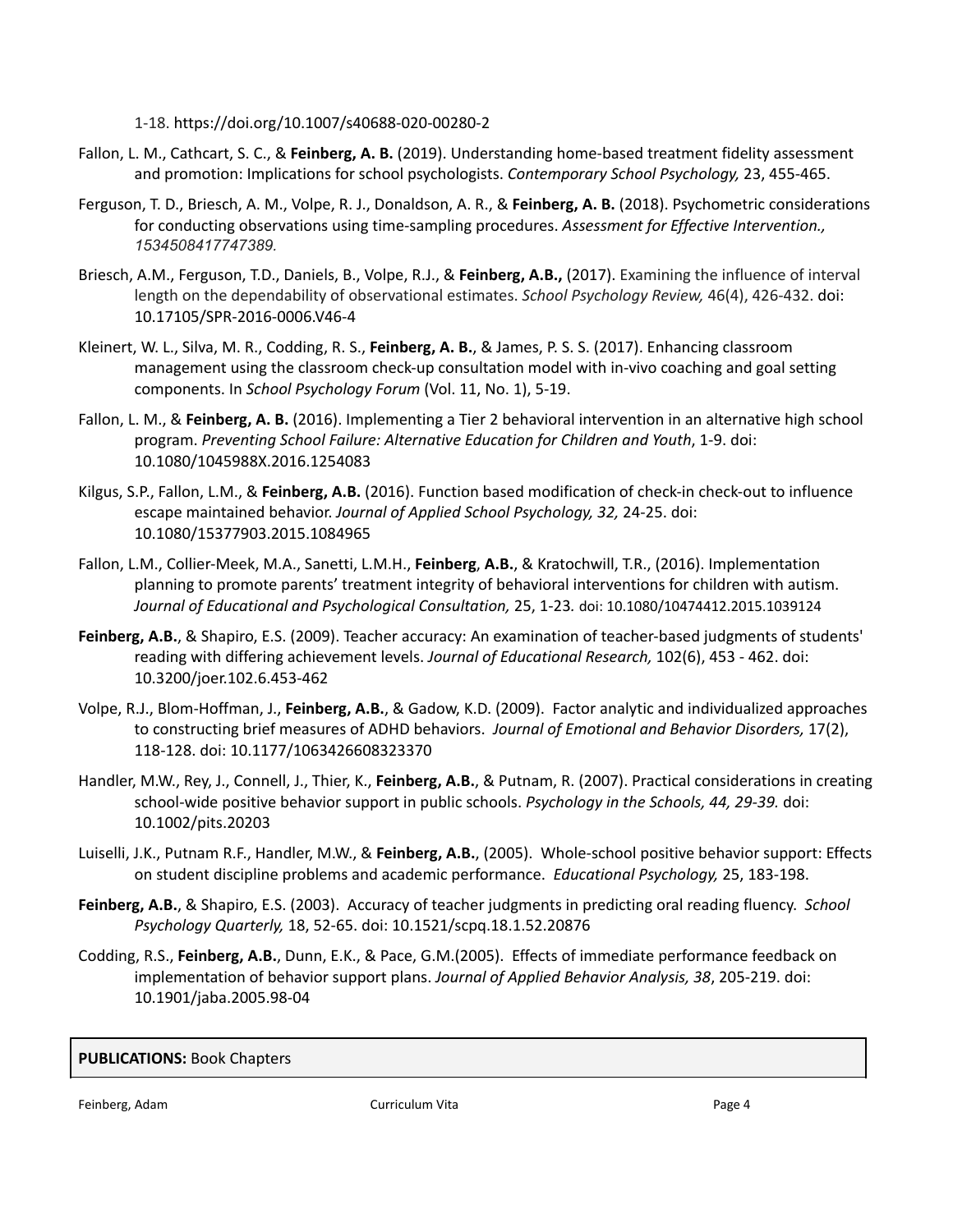- Simonsen, Robbie, Meyer, Freeman, Everett, & **Feinberg, A.B.** (October, 2021 in press). Supporting Student's Social, Emotional, and Behavior (SEB) Growth Through Tier 2 and Tier 3 Intervention within a Multi-Tiered Systems of Support (MTSS) Framework. *Handbook of Classroom Management (3rd ed.).* Routledge.
- Fallon, L.M., **Feinberg, A.B.,** Meyer, K., Jamerson, P., (July, 2021, in press). District Considerations for Building Capacity to Increase Family-School Collaboration. *Family-School Collaboration in Multi-Tiered Systems of Support in Schools.*
- Sugai, G., La Salle, T., Everett, S, & **Feinberg, A.B.** (2019). Multi-tiered systems of support: The what, why, and how for school counselors. In E. Goodman-Scott, J. Betters-Bubon, & P. Donohue (editors), The school counselor's guide to multi-tiered systems of support. Routledge.
- **Feinberg, A.B.,** & VanLone, J. (2019). Whole School PBIS Rules and Rewards Systems. In K. Radley & E. Dart (editors), Handbook of behavioral interventions in schools: multi-tiered systems of support. Oxford University Press.

#### **PUBLICATIONS:** non-refereed

- Simonsen, B., Robbie, K., Meyer, K., Freeman, J., Everett, S., & **Feinberg A.B.** (November, 2021). Multi-Tiered System of Supports (MTSS) in the Classroom. Center on PBIS, University of Oregon. [www.pbis.org](http://www.pbis.org)
- **Feinberg, A.B.**, Meyer, K.A., Everett, S., Robbie. K., Pierce. A., Shor, R., Ricotta, A., & Fischer, S. (April, 2021). PBIS Academy Model Demo Brief: Impact of Statewide Support Model on High-Needs Schools. Center on PBIS, University of Oregon. www.pbis.org Eugene, OR: Center on PBIS, University of Oregon. www.pbis.org.
- **Feinberg, A.B.**, Fallon, L.M. (2019) Contributor. "Modifying Tier 2 Interventions to Support Attention-Seeking and Escape-Maintained Behavior." NASP Dialogues Podcast. 2019. <https://apps.nasponline.org/resources-and-publications/podcasts/player.aspx?id=292>
- **Feinberg, A.B.,** & Ledew, P. (2011). Active Duty: Helping parents become effective members of their child's IEP team. *Exceptional Parent Magazine, 41*, 36-39.

## **NATIONAL CONFERENCE PRESENTATIONS**

- Li, M., **Feinberg, A.B.,** Everett, S. (2021, February). Surveying relationships between PBIS implementation and school climate. Poster presentation at the National Association of School Psychologists, Online.
- Garbacz, A., **Feinberg, A.B.,** Fefer, S., & Vatland, C. (2020, October). *Using family data to inform home-school communication & collaboration within PBIS*. Session presentation at the Virtual National PBIS Leadership Forum, Online.
- Meyer, B., Kern, L., Njenga, R., & **Feinberg, A.B.,** (2020, October). *Prevention Seclusion & Restraint*. Session presentation at the Virtual National PBIS Leadership Forum, Online.
- **Feinberg, A. B.,** & Fallon, L. M. (2019, February). Modifying Tier 2 interventions to support attention-seeking & escape-maintained behavior. Invited Field-Based Skills Sessions presented at the Annual Convention of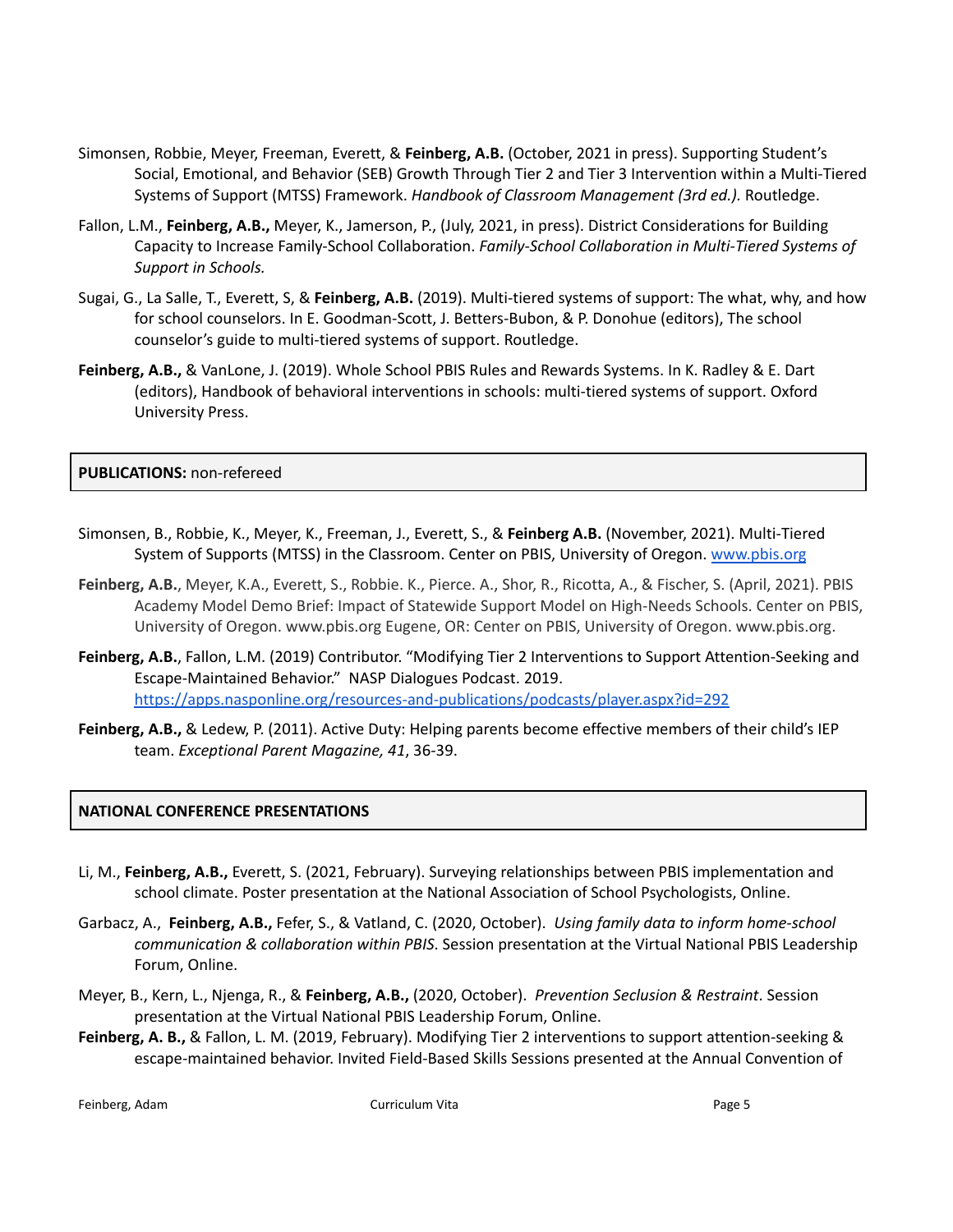National Association of School Psychologists, Atlanta, GA.

- **Feinberg, A.B.,** Everett S., (2019, February). Targeting systems of support: Enhancing PBIS in high needs districts. Paper presented at the Annual Convention of the Association of Positive Behavior Supports, Washington, DC.
- **Feinberg, A.B.**, Moorthy, S., (2018, March). Northeast PBIS Network. Paper presented at the Annual Convention of the Association of Positive Behavior Supports, San Diego, CA.
- **Feinberg, A.B.,** & La Salle, T., (2018, February). Positive behavior support & school climate: Integrating both frameworks for student support. Paper presented at the Annual Convention of the National Association of School Psychologists, Chicago, IL.
- Silva, M. R., Codding, R. S., Collier-Meek, M. A., & **Feinberg, A. B.** (2017, May). Student choice of math interventions: Investigating the effects of choice on digits correct per minute. In B. K. Martens (chair), *Increasing children's math work completion by offering a choice of interventions and reinforcement contingencies*. Symposium proposal submitted to be conducted at the annual convention of the Association for Behavior Analysis International, Denver, CO.
- **Feinberg, A. B.,** Simonsen, B., Freeman, J., Everett, S., Putnam, R.F., (2017, April). Supporting district, state, and regional implementation capacity: Lessons learned from Northeast PBIS. Paper presentation presented at the Council for Exceptional Children Convention, Boston, MA.
- **Feinberg, A.B.**, & Fallon, L.M. (2017, February). *Building a SWPBIS Framework in Alternative School Settings: Process Considerations and Outcomes.* Paper to be presented at the Annual Convention of the National Association of School Psychologists, San Antonio, TX.
- **Feinberg, A**.**B.**, Lindsay, L.M., & Kilgus, S.P. (2016, February). *Modifying Tier Two Supports: Intervention for students motivated by escape.* Paper to be presented at the Annual Convention of National Association of School Psychologists, New Orleans, LA.
- Silva, M. R., Kleinert, W. L., Codding, R. S., **Feinberg, A.B.** (2016, February). *Effective classroom supports: An investigation of the classroom check-up.* Poster proposal to be presented at the Annual Convention of National Association of School Psychologists, New Orleans, LA.
- **Feinberg, A.B.**, Fallon, L.M., Robinson-Joy, M, Miller, T.M., & Furman, M. (2015, March). *Developing family behavior support plans to reduce children's disruptive behavior at home*. Paper presented at the Annual Convention of the Association of Positive Behavior Supports, Boston, MA.
- **Feinberg, A.B.**, Handler, M.W., Falllon, L.M., & Meyer, K. (2015, March). *Implementing system-wide PBS across school districts: Celebrations, barriers, and lessons learned*. Paper presented at the Annual Convention of the Association of Positive Behavior Supports, Boston, MA.
- Handler, M.W., Kilgus, S.P., Fallon, L.M., & **Feinberg, A.B**. (2015, February). *Check in check-out in alternative settings: Supporting students with emotional disabilities*. Poster to be presented at the Annual Convention of National Association of School Psychologists, Orlando, FL.
- Collier-Meek, M. A., Sanetti, L. M. H., Fallon, L. M., & **Feinberg, A. B**. (2014, February). *Supporting parents to implement student interventions.* Poster to be presented at the Annual Convention of National Association of School Psychologists, Washington, DC.
- Fallon, L. M., & **Feinberg, A. B**. (2014, February). *Autism and inclusion classrooms: Using visuals to increase positive behavior.* Poster to be presented at the Annual Convention of National Association of School Psychologists, Washington, DC.
- Putnam, R., **Feinberg, A.B.,** Fallon L. (2013, October). *Classwide PBIS: Improving on-task behavior in classrooms*. Paper presented at the National PBIS Leadership Forum, Rosemont, IL.
- Fallon, L., & **Feinberg, A.B.,** (2013, March). *Visual cues to enhance universal SWPBIS practices for student with autism*. Poster presented at the annual meeting of the Association for Positive Behavior Supports, San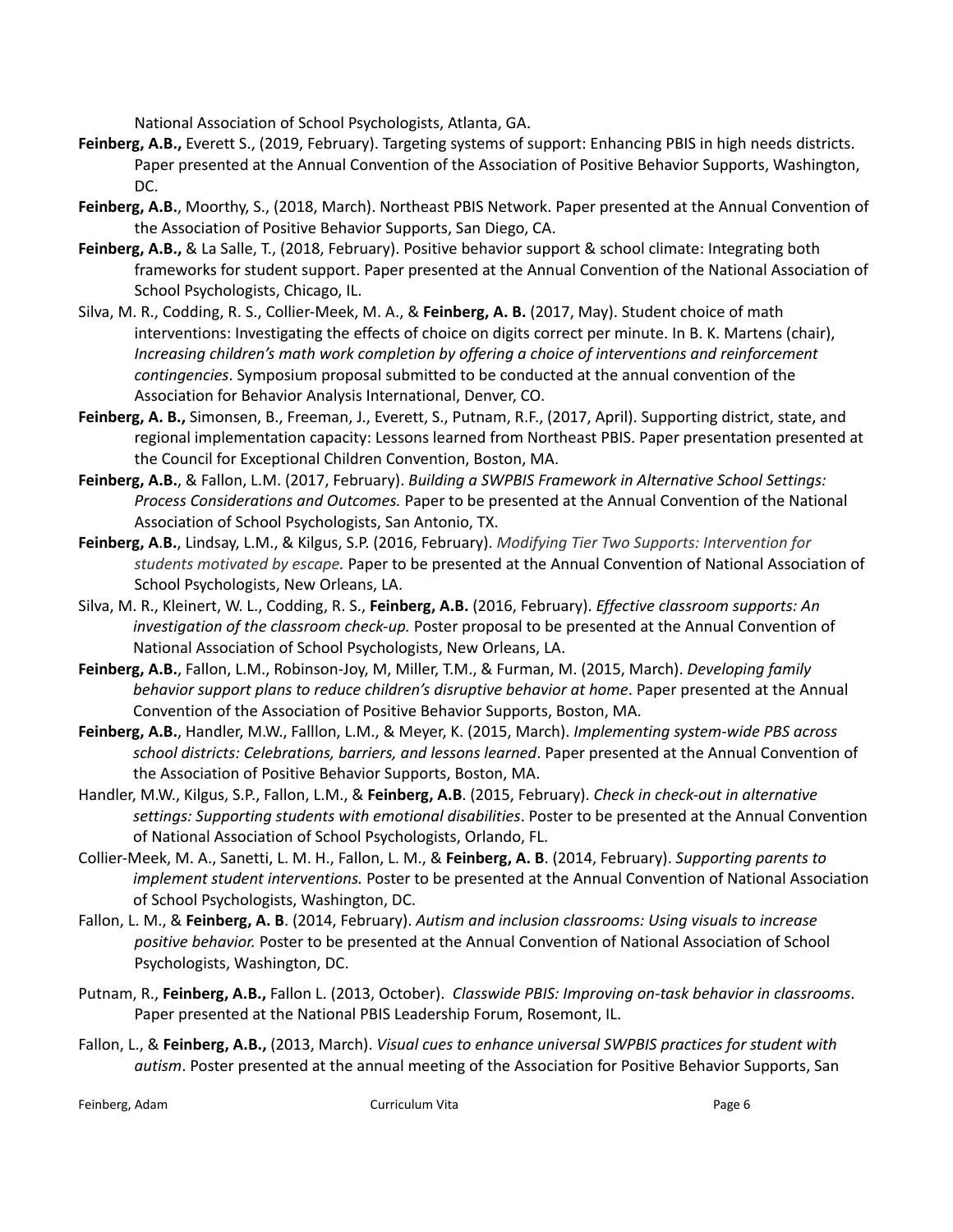Diego, CA.

- Hardy, C., & **Feinberg, A.B.,** (2013, February). *Class-wide Positive Behavior Supports: Plan development, Plan implementation, and outcomes*. Paper presented at the annual meeting of the National Association of School Psychologists. Seattle, WA.
- Hardy, C., & **Feinberg, A.B.,** (2013, February). *Conducting effective school-based PBIS leadership team meetings: Integrity checklist*. Poster presented at the annual meeting of the National Association of School Psychologists. Seattle, WA.
- Hardy, C., & **Feinberg, A.B.,** (2012, October). Classroom positive behavior supports: Plan development, implementation, and outcomes. Symposium presented at the Berkshire Applied Behavioral Analysis and Therapy Conference. Amherst, MA.
- **Feinberg, A.B**., Putnam, R., Smyth, D.S., Anderson, C. (2012, May). Designing effective classroom support interventions. Symposium presented at the Annual Association of Applied Behavior Analysis Conference. Seattle, WA
- Kilgus, S.P., & **Feinberg, A.B.** (2012, February). *Use of task modification to increase academic performance and decrease escape-maintained behavior*. Poster presented at the Annual National Association of School Psychologists. Philadelphia, PA.
- **Feinberg, A.B**., Smyth, D. (2011, February). *PBIS in alternative school settings*. Paper presented at the Annual National Association of School Psychologists. San Francisco, CA.
- Martin, K., & Feinberg, A.B., (2010, May). Efficacy of a personal FM device in the classroom for a child with PDD *and auditory processing disorder.* Poster session presented at the Association of Behavior Analysis International (ABAI) Annual Convention, San Antonio, TX.
- Their, K.S., **Feinberg, A.B.,** Fishbaugh, C., & Handler, M.W. (2008, March). Intensive level academic supports: Monitoring implementation integrity & student outcomes. In K.S. Their (Chair), *Working Both Sides of the Triangle: Academic & Behavioral Systems, Practices, and Data*. Symposium presented at the 5 th International Conference of Positive Behavior Support. Rosemont, IL.
- **Feinberg, A.B.,** Their, K.S. (2008, February). *Evaluating teacher implementation of the CBM problem solving model*. Paper presentation at the Annual National Association of School Psychologists. New Orleans, LA.
- **Feinberg, A.B.,** & Heppe, G. (2007, May). *Response to Intervention: A description of a staff training project and outcomes*. Paper presentation at the Annual Massachusetts Title 1 Conference. Hyannis, MA.
- Rey, J., **Feinberg, A.B.**, & McGrath-Davis, C. (2006, May). Administrators as PBS leaders: A top down driven process? Symposium presented at the Annual Association of Behavioral Analysis Conference. Atlanta, GA.
- **Feinberg, A.B.,** & Wilczynski, S., (2006, April). Developing positive behavior plans for individuals with challenging behavior. Workshop presented at the Best Practices in Autism Treatment and Methodologies Education Conference. San Jose, CA.
- **Feinberg, A.B.** (2006, April). Using social skills assessments to develop effective social skills intervention. Workshop presented at the Best Practices in Autism Treatment and Methodologies Education Conference. San Jose, CA.
- **Feinberg, A.B.,** Putnam, R., & Handler, M.W. (2006, April). *Positive schools: School-wide Positive Behavior Support*. Paper presented at the Annual Conference of the National Association of Elementary School Principals. San Antonio, TX.
- Connell, J., **Feinberg, A.B.,** Angello, L.M., Amy Tsirovasile-Domo, A., (2005, May). *Applications of performance feedback: Fee-for-service consultation in the home*. Poster presented at the Annual Conference of the Association for Behavior Analysis. Chicago, IL.
- **Feinberg, A.B.**, Connell, J.C., Mautone, J.M., Handler, M.W. & Putnam, R.F., (2005, April). Classroom-wide behavior support: Using data to identify needs and solutions. Symposium presented at the Annual Conference of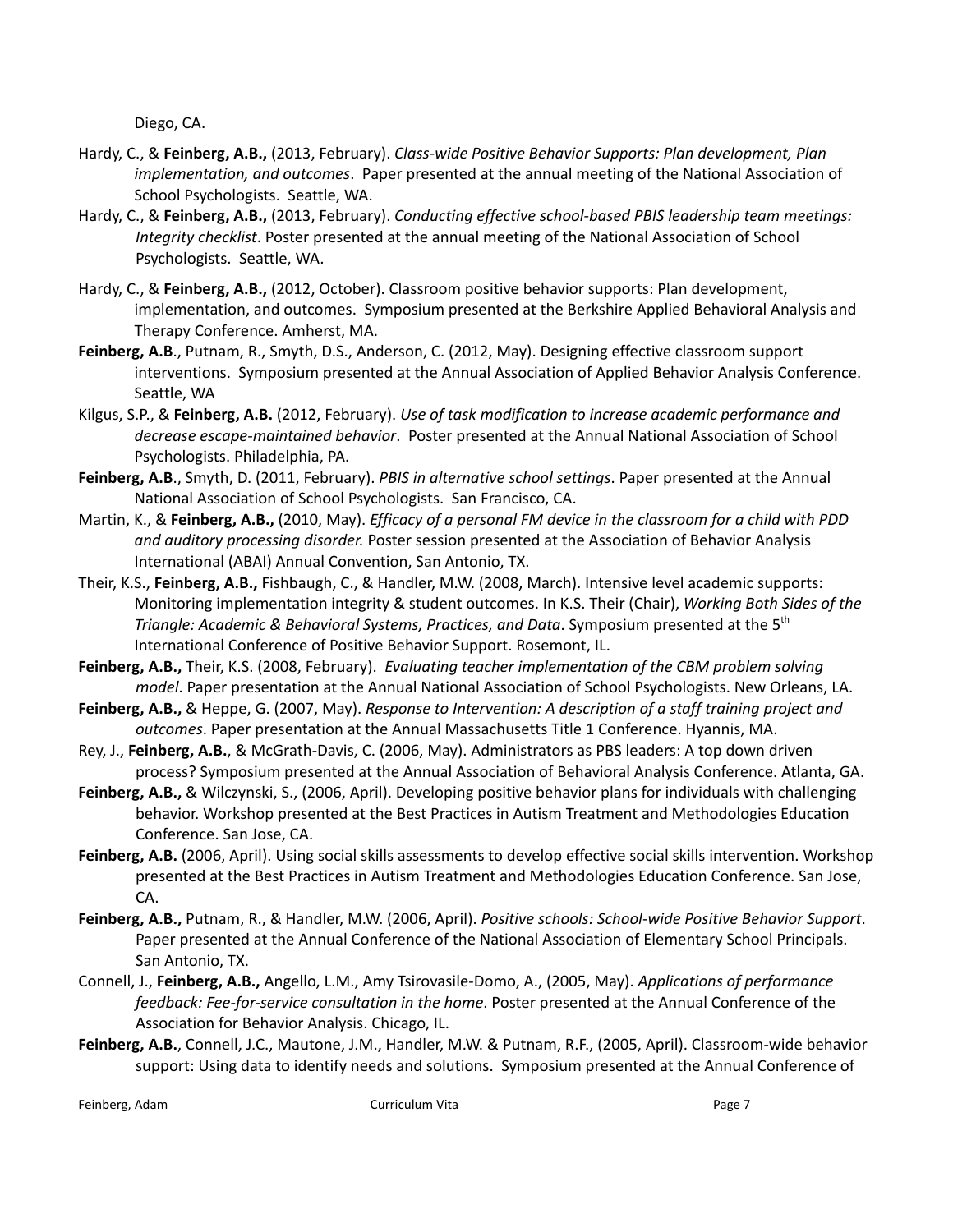the National Association of School Psychologists. Atlanta, GA.

- Connell, J., Handler, M.W., Tracey, S., Rey, J., O'Leary Zonarich, C., Sawyer, L.M., & **Feinberg, A.B.** (2004, May). Teaching schools the ABC's of designing effective and efficient systemic interventions. In. R.F. Putnam (Chair), *Developing effective school-wide behavior support interventions to improve urban schools*. Symposium presented at the Annual Conference of the Association of Behavior Analysis. Boston, MA.
- Codding, R.S., & **Feinberg, A.B.** (2004, May). Improving implementation integrity of behavior support plans through abbreviated performance feedback. In J.K. Luiselli (Chair), *Effective staff training in behavioral healthcare: Teaching knowledge competencies and improving procedural implementation*. Symposium presented at the Annual Conference of the Association of Behavior Analysis. Boston, MA.
- Handler, A.B., & Putnam, R.F., & **Feinberg, A.B.,** (2004, April). *Effective school-wide behavior support practices in urban schools*. Paper presented at the annual meeting of the National Association of School Psychologists. Dallas, TX.
- **Feinberg, A.B.**, & Shapiro, E.S., (2004, April). *Teacher accuracy: The effects of student reading achievement level*. Paper presented at the annual meeting of the National Association of School Psychologists. Dallas, TX.
- **Feinberg, A.B.**, (2004, April). The use of teacher consultation to increase communication in a kindergarten student with Selective Mutism. In R.S. Codding (Chair), *Selective mutism: using school-based interventions to increase verbal communication.* Symposium presented at the annual meeting of the National Association of School Psychologists. Dallas, TX.
- **Feinberg, A.B.**, & Handler, M.W. (2003, November). Improving academic achievement using school-wide behavioral support interventions. In J.K. Luiselli (Chair), *Behavior consultation to public schools: Improving student discipline practices and academic achievement through prevention-focused and systems-wide intervention*. Symposium presented at the Annual Association of Behavior Therapy Conference. Boston, MA.
- **Feinberg, A.B.** (2003, October). The effectiveness of two types of stimulus fading procedures to increase communication in a kindergarten student with selective mutism. In J. Luiselli (Chair), *Selective mutism: Empirically supported school-based intervention*s. Symposium presented at the Berkshire Applied Behavioral Analysis and Therapy Conference. Amherst, MA.
- Rey, J., Handler, M.W., **Feinberg, A.B.**, & Putnam, R. F. (2003, June). *Tailoring prevention programming in school settings: The impact of sociodemographics on adoption and adaptation*. Poster presentation presented at the 11<sup>th</sup> Annual Meeting of the Society for Prevention Research. Washington, DC.
- McQuillan, K., & **Feinberg, A.B**. (2001, April). *Psychopharmacology and students with emotional/behavior disorders: A school-based model*. Paper presented at the annual meeting of the National Association of School Psychologists, Washington, D.C.
- **Feinberg, A.B.,** Nebrig, M.R., Volpe, R.J., & Byrnes, K.L. (2000, March). *Effective [interventions](http://www.lehigh.edu/~adf3/NASP2000.html) for writing difficulties*. Paper presented at the annual meeting of the National Association of School [Psychologists,](http://www.lehigh.edu/~adf3/NASP2000.html) New [Orleans,](http://www.lehigh.edu/~adf3/NASP2000.html) LA.
- Molina, B., **Feinberg, A.B.**, Blumenthal, J., Pelham, W. Jr. (1997, June). *Substance use by adolescents with ADHD: The effects of religiosity*. Poster presented at the annual meeting of the American Psychological Association, Chicago, IL.

## **REGIONAL CONFERENCE PRESENTATIONS**

**Feinberg, A.B.,** Fallon, L.M., Thomas., L. (2021, November). *Integrating PBIS and Social Emotional Learning (SEL) in schools: Key features and Exemplars*. Presentation at the 17th Annual New England Positive Behavior Interventions and Supports Forum, Online.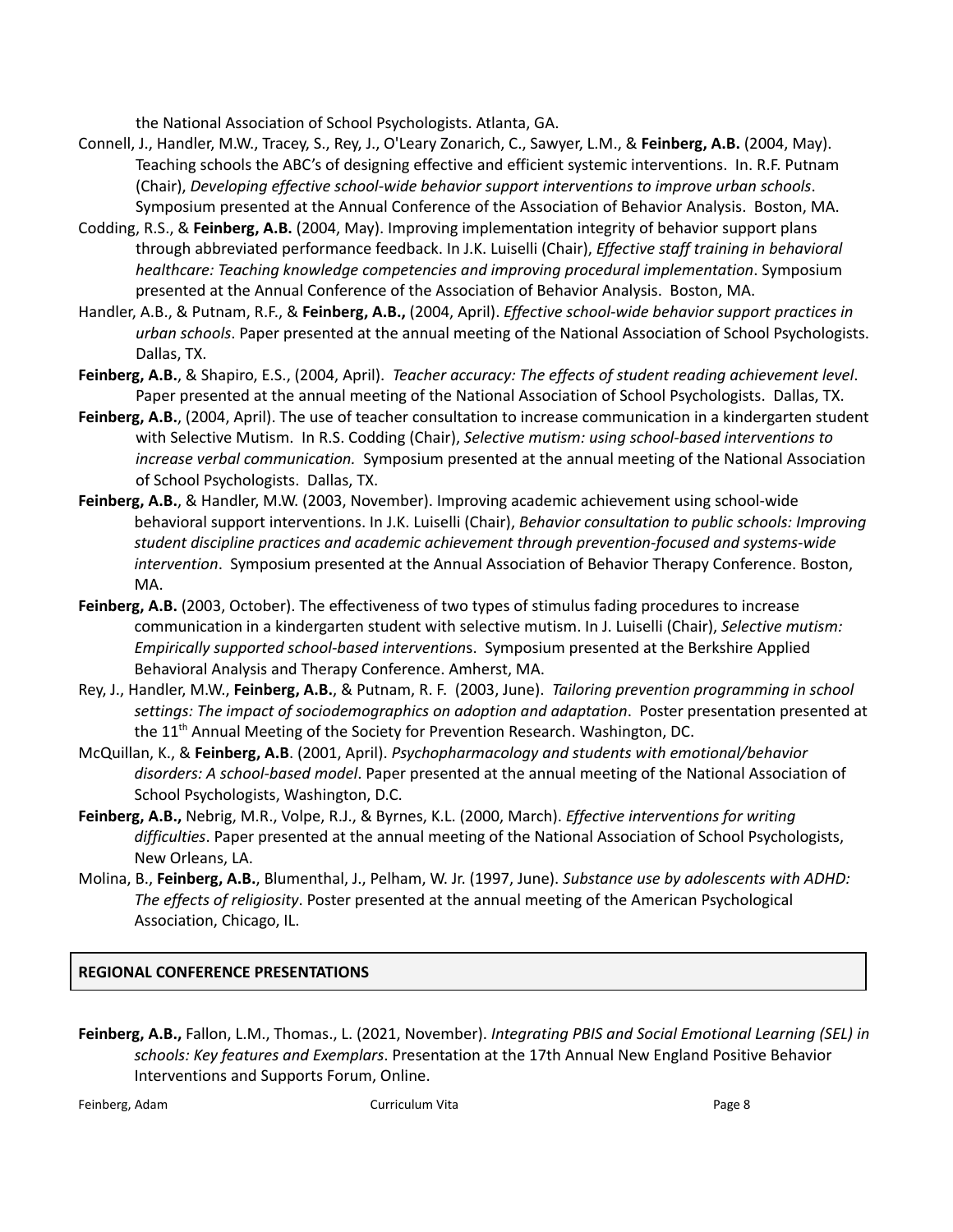- Li, M., **Feinberg, A.B.,** Everett, S. (2021, May). *Surveying the (cor)relations: Tier 1 PBIS implementation and school climate.* Poster presentation at the Northeast PBIS Leadership Network Forum, Online.
- **Feinberg, A.B.**, & Meyer, K. (2020). *Foundational elements of systems coaching for PBIS implementation in schools and districts*. Paper presented at the 16th Annual (virtual) New England Positive Behavior Interventions and Supports Forum, Online.
- Fallon, L.M., **Feinberg, A.B.,** & Meyer, K. (2019, November). *Supporting Teachers to Implement Classroom Management Successfully: Actionable, Evidence-based Strategies*. Paper presented at the 15th Annual New England Positive Behavioral Interventions and Supports Forum, Norwood, MA.
- **Feinberg, A.B.**, Villar, J., Ferrick, M., & Jones, D. (2019, May). *District-level PBIS Supports: Building systems of support*. Paper presentation presented at the 2019 Northeast PBIS Leadership Forum. Mystic, CT.
- Fallon, L. M., Collier-Meek, M. A., & **Feinberg, A. B**. (2017, May). *Intensive classroom management support for teachers in high-need settings*. Presentation to be given at the Northeast PBIS Leadership Forum, Mystic, CT.
- Fallon, L.M., & **Feinberg, A.B**. (2016, November). *Modifying tier two supports: Intervention for students motivated by escape*. Poster presented at the 12th Annual New England Positive Behavioral Interventions and Supports Forum, Norwood, MA.
- Fallon, L.M., **Feinberg, A.B.,** & DePasquale, M. (2016, November). *Towards effective PBIS practice in alternative school settings: Readiness to launch*. Paper presented at the 12th Annual New England Positive Behavioral Interventions and Supports Forum, Norwood, MA.
- Silva, M. R., Kleinert, W. L., Codding, R. S., **Feinberg, A. B.** (2015, November). *Examining the effects of the classroom check up on disruptive behavior and teacher praise*. Poster presented at the 11th Annual New England Positive Behavioral Interventions and Supports Forum, Norwood, MA.
- Fallon, L. M., Collier-Meek, M. A., Sanetti, L. M., & **Feinberg, A. B.** (2014, October). *Promoting treatment fidelity of home-based behavior support plans: Practical applications and case examples*. Presentation given at the Annual Conference of the Berkshire Association for Behavior Analysis and Therapy, Amherst, MA.
- Fallon, L. M., Miller, T. M., **Feinberg, A. B.**, Joy, M. R. & Furman, M. (2014, October). *PBIS in the home: Supports for families involved in the Children's Behavioral Health Initiative (CBHI)*. Presentation given at the Annual Conference of the Berkshire Association for Behavior Analysis and Therapy, Amherst, MA.
- **Feinberg, A.B.**, & Fallon, L.M. (2014, May). *Classroom-based supports within a PBIS Framework*. Presentation at the Northeast PBIS Forum. Mystic, CT.
- Rossi, C., Furey, W.M., Whitcomb, S., Fefer, S., & **Feinberg, A.B.** (2014, May). *Exploring concurrent validity of the PBIS Inventory in comparison to the Benchmarks of Quality*. Poster at the Northeast PBIS Forum. Mystic, CT.
- Fallon, L. M., Collier-Meek, M. A., Sanetti, L. M., & **Feinberg, A. B.** (2014, April). *Implementation planning to promote parents' treatment fidelity of home-based behavioral interventions for children with Autism*. Paper presented at the Massachusetts Association of Applied Behavior Analysis 4th Annual Convention, Waltham, MA.
- **Feinberg, A.B.** (2013, November). *PBIS in alternative settings: Persistence*. Keynote presentation delivered at the New York State Regional Special Education Assistance Support Center Conference. Syracuse, NY.
- Johnson, R., **Feinberg, A.B.,** Connelly, (2013, May). *PBIS and Academics: A district-wide approach*. Presentation at the Northeast PBIS Forum. Cromwell, CT.
- Fallon, L., Collier-Meek, M., & **Feinberg, A.B**. (2013, May). *Coordinating supports for PBIS in the classroom*. Presentation at the Northeast PBIS Forum. Cromwell, CT.
- Whitcomb, S., & **Feinberg, A.B.,** (2013, October). Applied research in school settings: Including school professionals in collecting, analyzing, and using data. Symposium presented at the Annual Meeting of the Northeastern Educational Research Association, Rocky Hill, CT.

Feinberg, Adam Curriculum Vita Page 9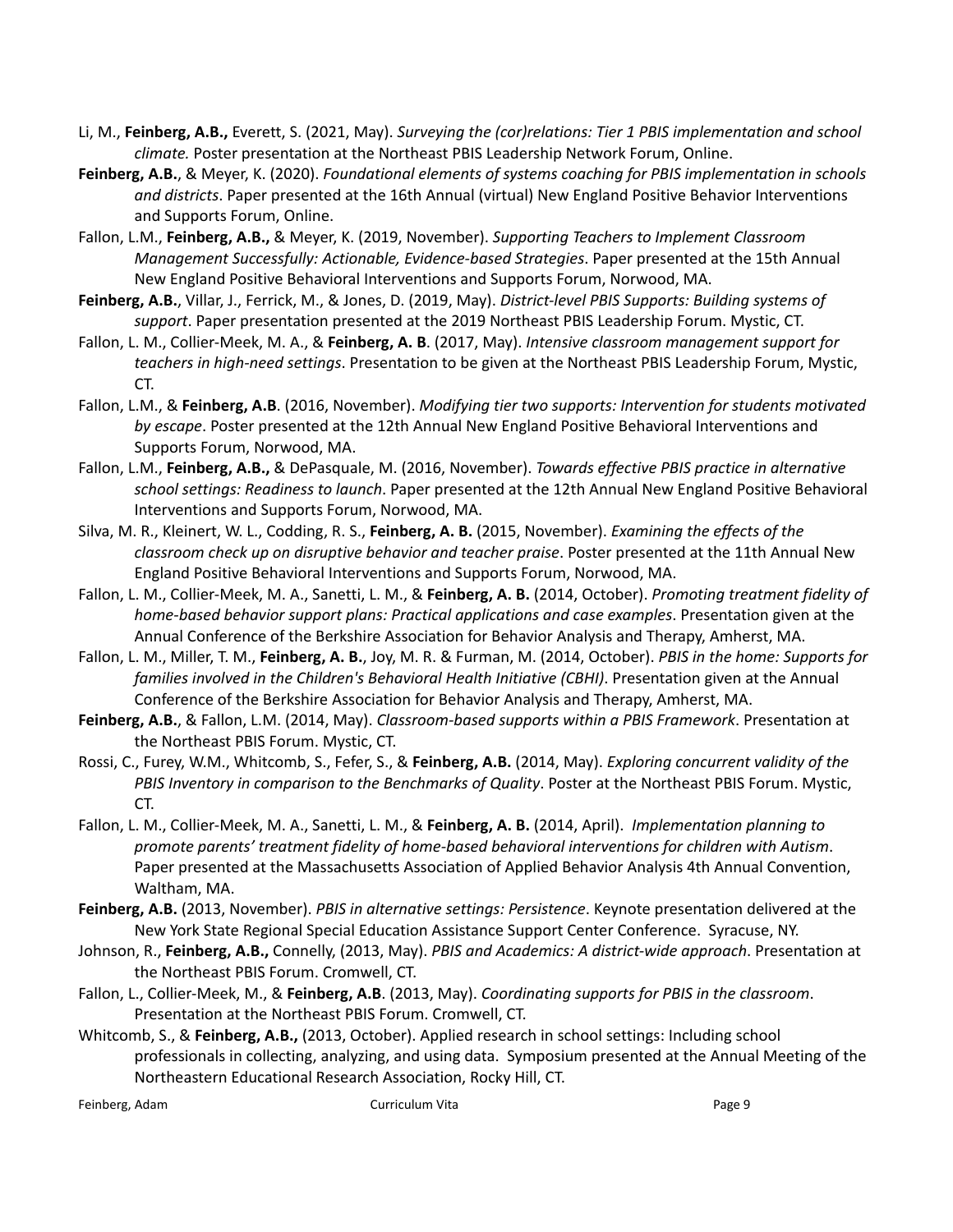- **Feinberg, A.B**., & Bickford, R. (2012, May). *PBIS in alternative school settings*. Presentation at the Northeast PBIS Forum. Cromwell, CT.
- Antosh, T., Berk, B., Knopf, R.A., & **Feinberg, A.B.,** (2009, November). Implementing PBIS on a state-wide basis. In **A.Feinberg** (Chair). Symposium presented at the New England PBIS Forum. Norwood, MA.
- Pettrucelli, M.L., & **Feinberg, A.B.,** (2008, November). *Social skill interventions for children with autism*. Paper presentation at the fourth Annual Forum on School-wide Positive Behavior Support. Norwood, MA.
- **Feinberg, A.B.,** & Putnam, R.F. (2007, June). *Using Data under a Response to Intervention Model with Students with Autism Spectrum Disorders*. Paper presented at the Massachusetts Department of Education Professional Development Conference. Worcester, MA
- **Feinberg, A.B.** (2007, November). *Introduction to Response to Intervention*. Paper presentation at the third Annual Forum on School-wide Positive Behavior Support. Norwood, MA
- **Feinberg, A.B.,** Methe, S. & Bruinooge, E. (2006, September). *Early numeracy measures to improve mathematical performance*. Paper presentation at the second Annual Forum on School-wide Positive Behavior Support: Improving Discipline & Academic Performance. Norwood, MA.
- **Feinberg, A.B.** (2005, October). Effects of PBS on Student Academic Achievement. In J.K. Luiselli (Chair), *Positive Behavior Support (PBS) and Applied Behavior Analysis (ABA): Discontent or Reconciliation*. Symposium presented at the Berkshire Applied Behavioral Analysis and Therapy Conference. Amherst, MA.
- Putnam, R.F., & **Feinberg, A.B.**, (2005, May). Systemic academic and behavioral support practices to improve student achievement. Workshop presented at the 29<sup>th</sup> Annual Massachusetts Title I Conference. Hyannis, MA.
- **Feinberg. A.B.**, & Codding. R.S., (2003, October). *The use of performance feedback in increasing teacher integrity with behavioral support plans in school settings*. Poster presented at the Berkshire Applied Behavioral Analysis and Therapy Conference. Amherst, MA.

## **GRANT FUNDING**

2006 Massachusetts Department of Education Summer Institute: Response to Intervention Programming in Schools. Grant funded training for 35 teachers and administrators (9 school districts) in the process of a developing a Response to Intervention Model in their individual schools. Funded for \$35,000.00

## **EDITORIAL EXPERIENCE**

Editorial Advisory Board, *Psychology in the Schools June 2007 to present* Ad hoc reviewer, *Journal of Applied School Psychology February, 2005* Ad hoc reviewer, *Psychology in the Schools September, 2005*

## **DISSERTATION COMMITTEE PARTICIPATION**

Michael Li Video Self-Monitoring as an Intervention for Foreign Language Speaking Anxiety

Dissertation Committee Member Proposed December 2021